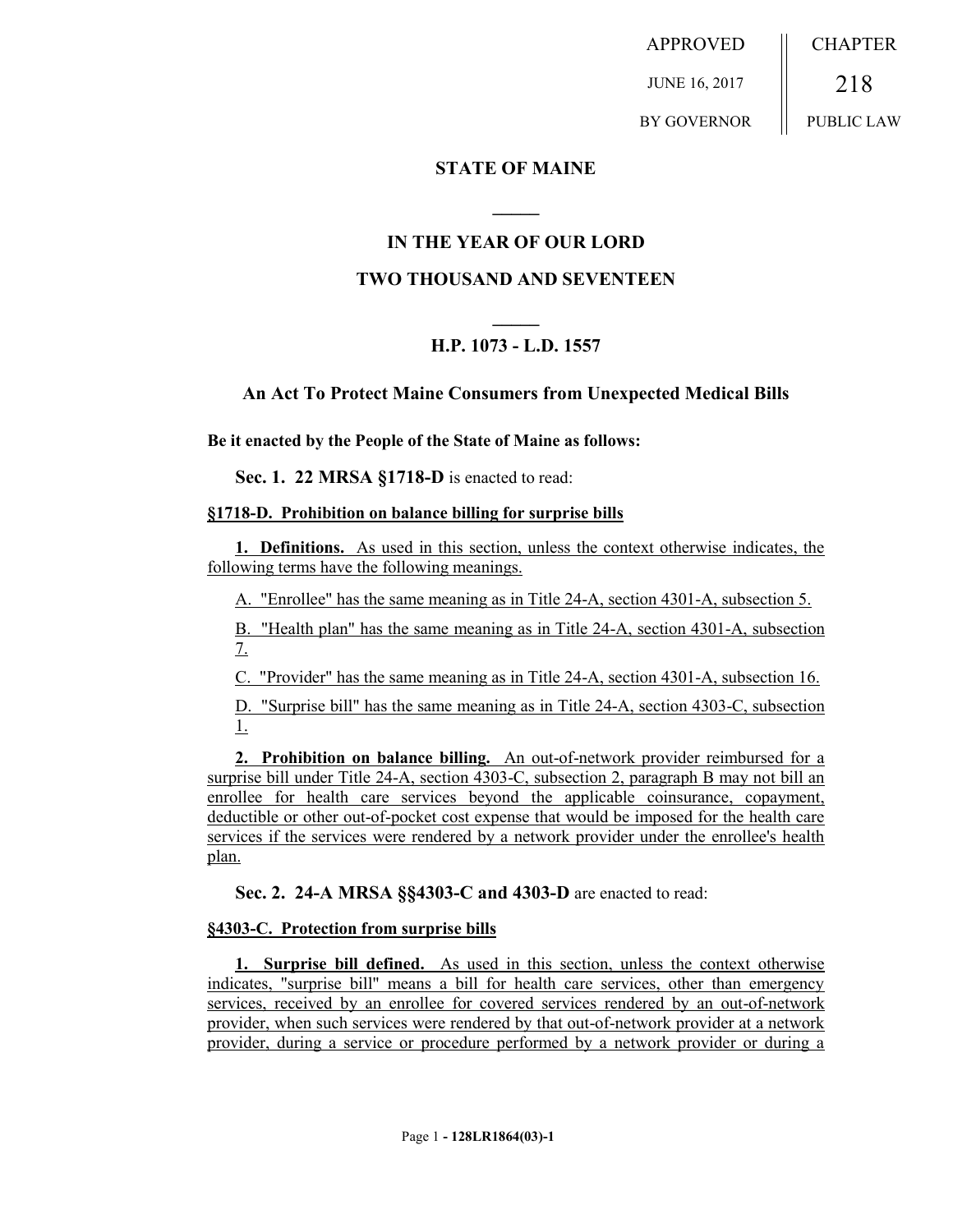service or procedure previously approved or authorized by the carrier and the enrollee did not knowingly elect to obtain such services from that out-of-network provider. "Surprise bill" does not include a bill for health care services received by an enrollee when a network provider was available to render the services and the enrollee knowingly elected to obtain the services from another provider who was an out-of-network provider.

**2. Requirements.** With respect to a surprise bill:

A. A carrier shall require an enrollee to pay only the applicable coinsurance, copayment, deductible or other out-of-pocket expense that would be imposed for health care services if the services were rendered by a network provider;

B. A carrier shall reimburse the out-of-network provider or enrollee, as applicable, for health care services rendered at the average network rate under the enrollee's health care plan as payment in full, unless the carrier and out-of-network provider agree otherwise; and

C. Notwithstanding paragraph B, if a carrier has an inadequate network, as determined by the superintendent, the carrier shall ensure that the enrollee obtains the covered service at no greater cost to the enrollee than if the service were obtained from a network provider or shall make other arrangements acceptable to the superintendent.

# **§4303-D. Provider directories**

**1. Requirement.** A carrier shall make available provider directories in accordance with this section.

A. A carrier shall post electronically a current and accurate provider directory for each of its network plans with the information and search functions described in subsection 2. In making the directory available electronically, the carrier shall ensure that the general public is able to view all of the current providers for a plan through a clearly identifiable link or tab and without creating or accessing an account or entering a policy or contract number.

B. A carrier shall update each provider directory at least monthly. The carrier shall periodically audit at least a reasonable sample size of its provider directories for accuracy and retain documentation of such an audit to be made available to the superintendent upon request.

C. A carrier shall provide a print copy, or a print copy of the requested directory information, of a current provider directory with the information described in subsection 2 upon request of a covered person or a prospective covered person.

D. For each network plan, a carrier shall include in plain language in both the electronic and print directories the following general information:

(1) A description of the criteria the carrier has used to build its provider network;

(2) If applicable, a description of the criteria the carrier has used to tier providers;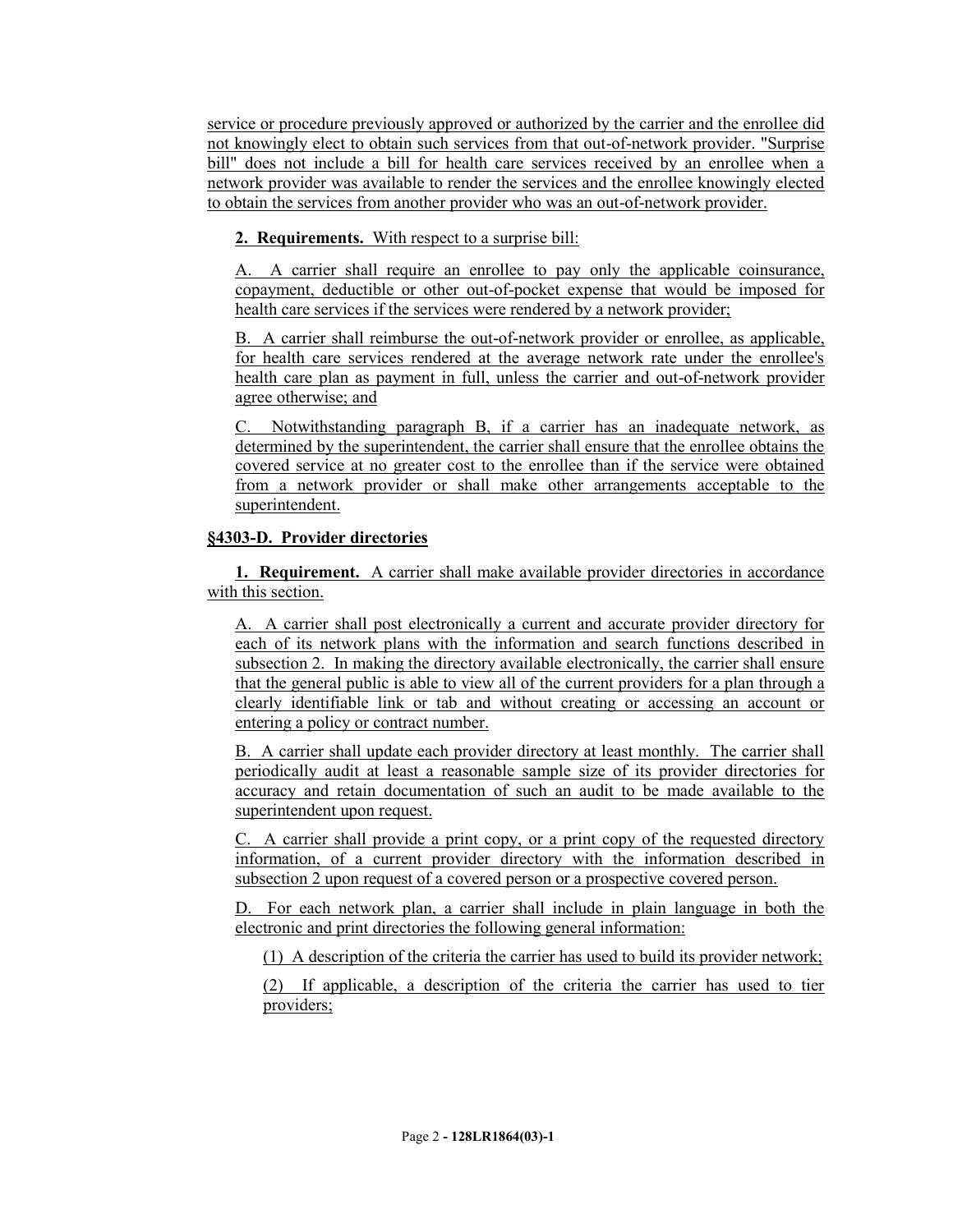(3) If applicable, how the carrier designates the different provider tiers or levels in the network and identifies for each specific provider, hospital or other type of facility in the network the tier in which each is placed, whether by name, symbols, grouping or another designation, so that a covered person or a prospective covered person is able to identify the provider tier; and

(4) If applicable, that authorization or referral may be required to access some providers.

E. A carrier shall make clear in both its electronic and print directories which provider directory applies to which network plan by including the specific name of the network plan as marketed and issued in this State. The carrier shall include in both its electronic and print directories a customer service e-mail address and telephone number or electronic link that covered persons or the general public may use to notify the carrier of inaccurate provider directory information.

F. For the information required pursuant to subsections 2, 3 and 4 in a provider directory pertaining to a health care professional, a hospital or a facility other than a hospital, a carrier shall make available through the directory the source of the information and any limitations on the information, if applicable.

G. A provider directory, whether in electronic or print format, must accommodate the communication needs of individuals with disabilities and include a link to or information regarding available assistance for persons with limited English proficiency.

**2. Information in searchable format.** A carrier shall make available through an electronic provider directory, for each network plan, the information under this subsection in a searchable format:

A. For health care professionals:

(1) The health care professional's name;

(2) The health care professional's gender;

(3) The participating office location or locations;

(4) The health care professional's specialty, if applicable;

(5) Medical group affiliations, if applicable;

(6) Facility affiliations, if applicable;

(7) Participating facility affiliations, if applicable;

(8) Languages other than English spoken by the health care professional, if applicable; and

(9) Whether the health care professional is accepting new patients;

B. For hospitals:

(1) The hospital's name;

(2) The hospital's type;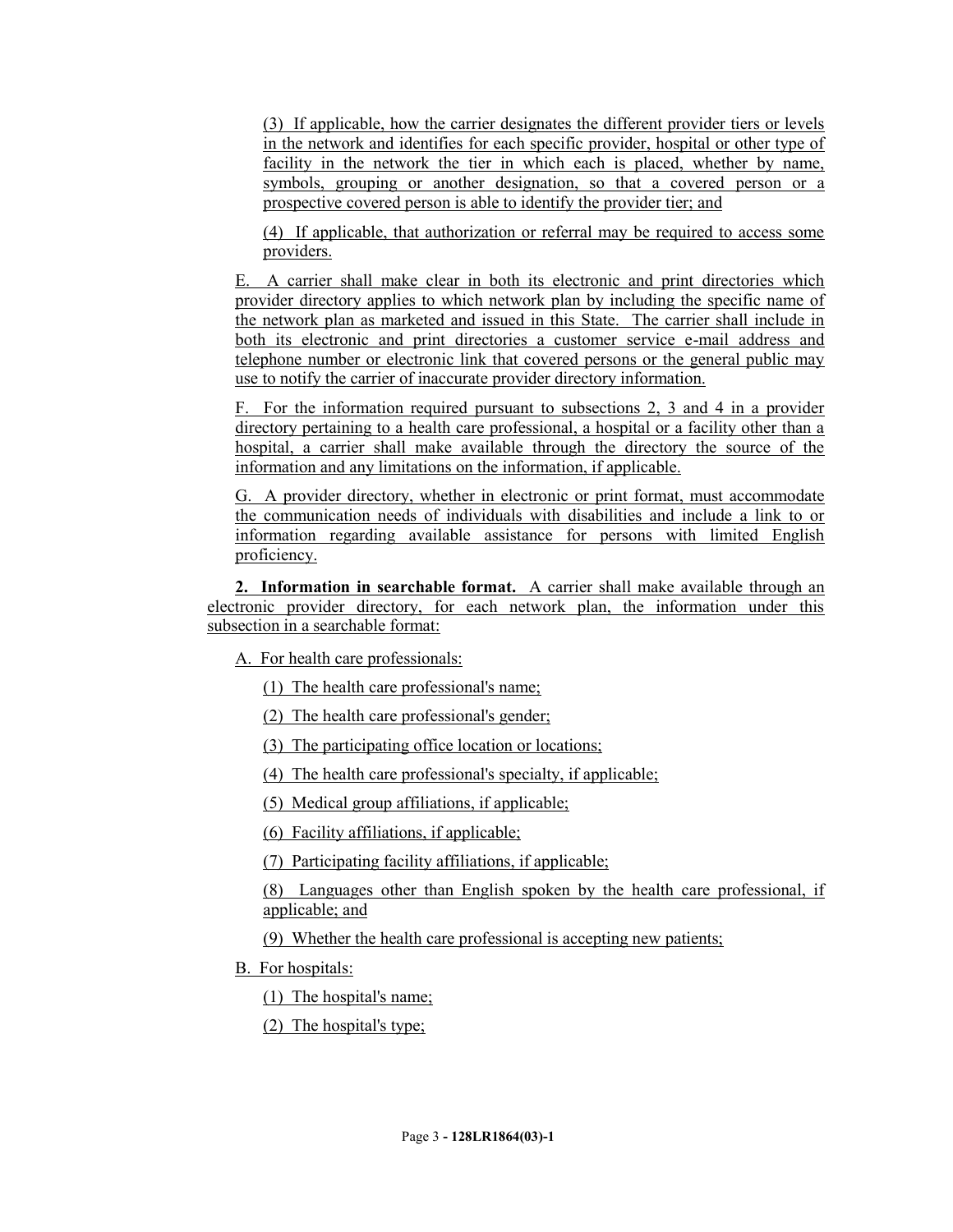(3) Participating hospital location; and

(4) The hospital's accreditation status.

This paragraph does not apply to a carrier that offers network plans that consist solely of limited scope dental plans or limited scope vision plans; and

C. For facilities, other than hospitals, by type:

(1) The facility's name;

(2) The facility's type;

(3) Types of services performed; and

(4) Participating facility location or locations.

This paragraph does not apply to a carrier that offers network plans that consist solely of limited scope dental plans or limited scope vision plans.

**3. Additional information.** In the electronic provider directories for each network plan, a carrier shall make available the following information in addition to all of the information available under subsection 2:

A. For health care professionals:

(1) Contact information. This subparagraph does not apply to a carrier that offers network plans that consist solely of limited scope dental plans or limited scope vision plans;

(2) Board certifications. This subparagraph does not apply to a carrier that offers network plans that consist solely of limited scope dental plans or limited scope vision plans; and

(3) Languages other than English spoken by clinical staff, if applicable;

B. For hospitals, the telephone number. This paragraph does not apply to a carrier that offers network plans that consist solely of limited scope dental plans or limited scope vision plans; and

C. For facilities other than hospitals, the telephone number. This paragraph does not apply to a carrier that offers network plans that consist solely of limited scope dental plans or limited scope vision plans.

**4. Information available in printed form.** A carrier shall make available in print, upon request, the following provider directory information for the applicable network plan:

A. For health care professionals:

(1) The health care professional's name;

(2) The health care professional's contact information;

(3) Participating office location or locations;

(4) The health care professional's specialty, if applicable;